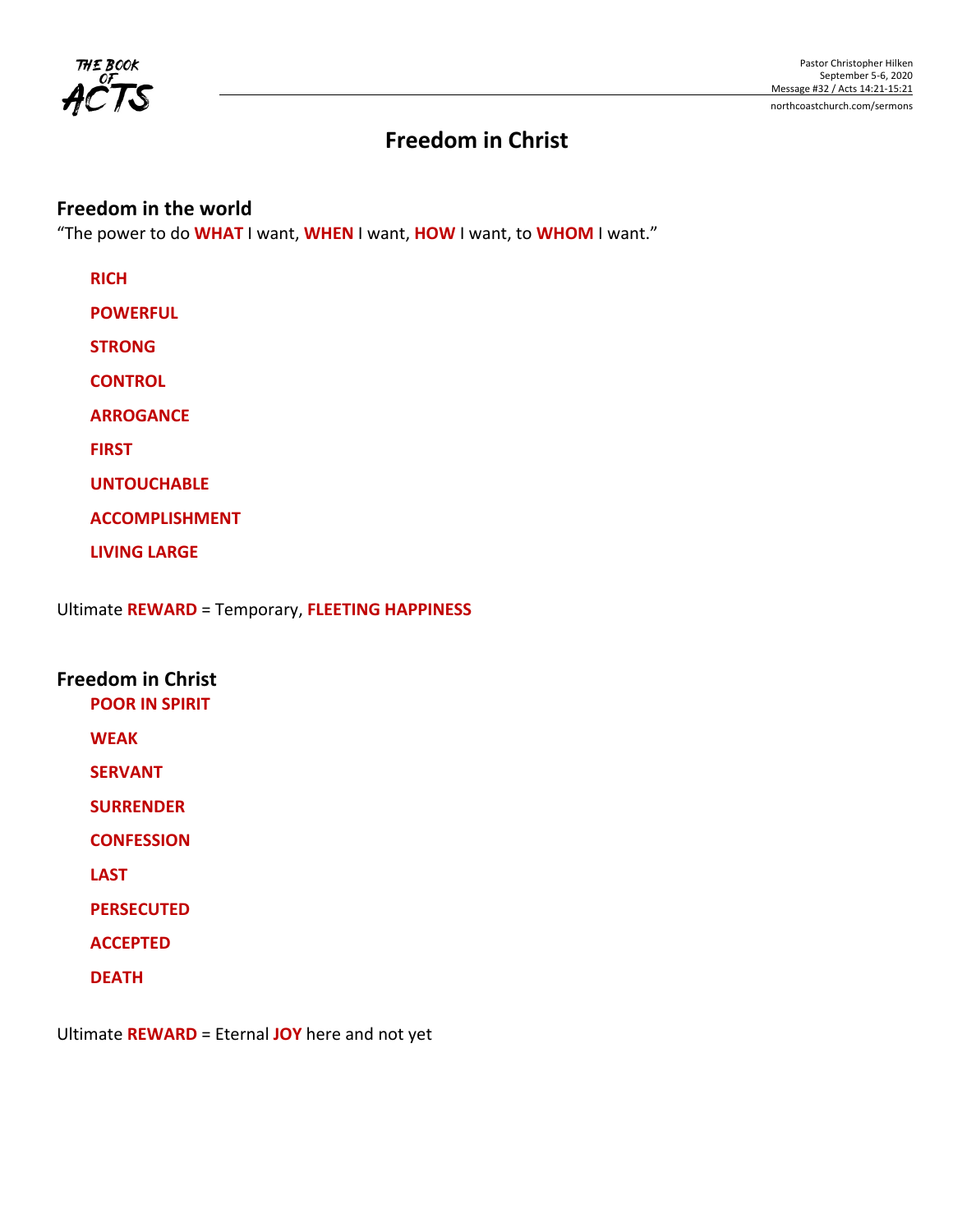## **Food for Thought**

## **For the week of September 6, 2020**

(Questions and Scriptures for further study & discussion)

### **WHAT'S YOUR HIGHLIGHT?**

Looking back at your notes from this week's teaching, was there anything you heard for the first time or something that caught your attention, challenged or confused you?

#### **WHAT'S YOUR STORY?**

Christopher gave us a definition of freedom that many people hold onto in our culture. What are some ways you see people around you living out this definition?

Can you think of any consequences people experience from defining freedom this way?

## **DIGGING DEEPER**

1. This weekend Christopher talked about the freedom we have in Christ and what it takes to experience that freedom. How do the following verses expand on what freedom in Christ means, and the responsibility that comes with it?

### **John 8:31-36** *New International Version (NIV)*

**<sup>31</sup>** To the Jews who had believed him, Jesus said, "If you hold to my teaching, you are really my disciples. **<sup>32</sup>** Then you will know the truth, and the truth will set you free."

**<sup>33</sup>** They answered him, "We are Abraham's descendants and have never been slaves of anyone. How can you say that we shall be set free?"

**<sup>34</sup>** Jesus replied, "Very truly I tell you, everyone who sins is a slave to sin. **<sup>35</sup>**Now a slave has no permanent place in the family, but a son belongs to it forever. **<sup>36</sup>** So if the Son sets you free, you will be free indeed.

#### **Galatians 5:1** *New International Version (NIV)*

**5** It is for freedom that Christ has set us free. Stand firm, then, and do not let yourselves be burdened again by a yoke of slavery.

#### **Galatians 5:13-15** *New International Version (NIV)*

**<sup>13</sup>** You, my brothers and sisters, were called to be free. But do not use your freedom to indulge the flesh; rather, serve one another humbly in love. **<sup>14</sup>** For the entire law is fulfilled in keeping this one command: "Love your neighbor as yourself." **<sup>15</sup>** If you bite and devour each other, watch out or you will be destroyed by each other.

#### **Romans 6:15-23** *New International Version (NIV)*

<sup>15</sup> What then? Shall we sin because we are not under the law but under grace? By no means! <sup>16</sup> Don't you know that when you offer yourselves to someone as obedient slaves, you are slaves of the one you obey—whether you are slaves to sin, which leads to death, or to obedience, which leads to righteousness? **<sup>17</sup>** But thanks be to God that, though you used to be slaves to sin, you have come to obey from your heart the pattern of teaching that has now claimed your allegiance. **<sup>18</sup>** You have been set free from sin and have become slaves to righteousness.

**<sup>19</sup>** I am using an example from everyday life because of your human limitations. Just as you used to offer yourselves as slaves to impurity and to ever-increasing wickedness, so now offer yourselves as slaves to righteousness leading to holiness. **<sup>20</sup>**When you were slaves to sin, you were free from the control of righteousness. **<sup>21</sup>**What benefit did you reap at that time from the things you are now ashamed of? Those things result in death! **<sup>22</sup>** But now that you have been set free from sin and have become slaves of God, the benefit you reap leads to holiness, and the result is eternal life. **<sup>23</sup>** For the wages of sin is death, but the gift of God is eternal life in Christ Jesus our Lord.

Which of the above verses is most helpful for you when it comes to consistently experiencing freedom?